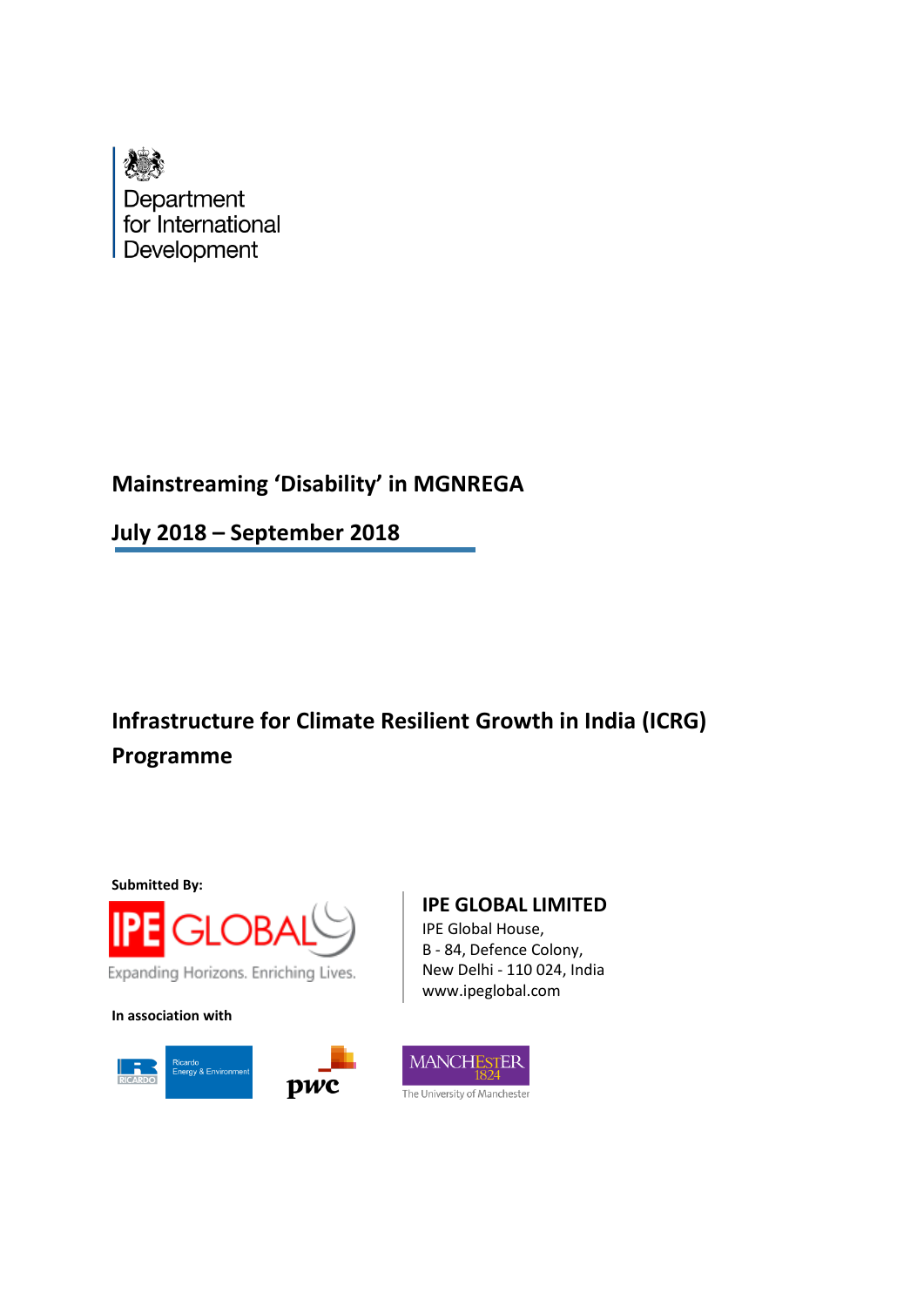# **Contents**

| 1.  |       |                                                                    |
|-----|-------|--------------------------------------------------------------------|
| 1.1 |       |                                                                    |
| 1.2 |       |                                                                    |
| 2.  |       |                                                                    |
| 3.  |       |                                                                    |
| 4.  |       |                                                                    |
|     | 4.1   |                                                                    |
|     | 4.1.1 |                                                                    |
|     | 4.1.2 | Participating in MGNREGA Planning - Barriers and Recommendations 7 |
|     | 4.1.3 | Design of MGNREGA Infrastructure - Barriers and Recommendations 8  |
| 4.2 |       |                                                                    |
|     | 4.2.1 |                                                                    |
|     | 4.2.2 |                                                                    |
|     |       |                                                                    |

### **List of Figures**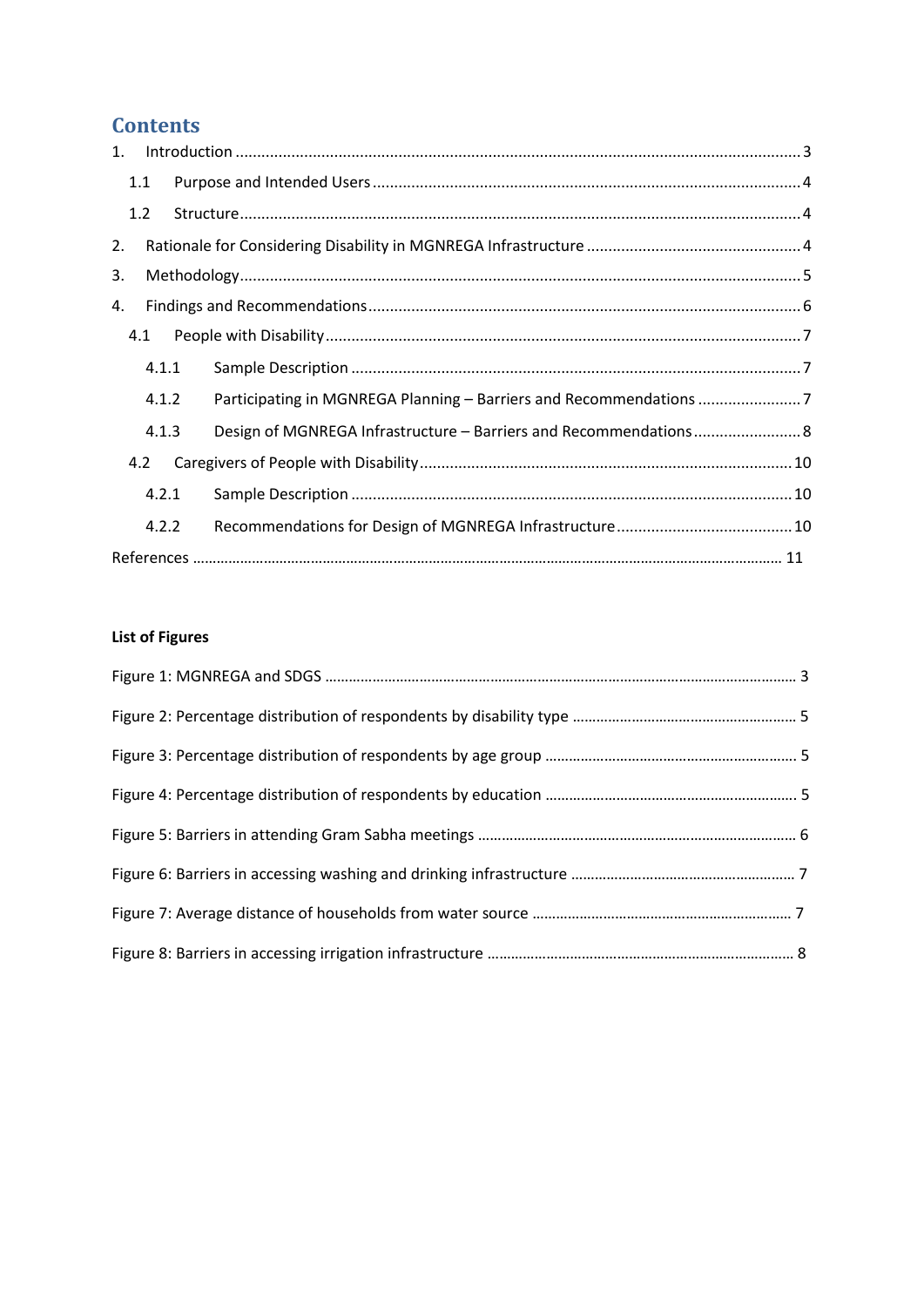#### <span id="page-2-0"></span>**1. Introduction**

This position paper aims to make recommendations on how to incorporate disability considerations

into all aspects of infrastructure provision under the Mahatma Gandhi Rural Employment Guarantee Act (MGNREGA). The information contained in this paper has been generated through a rapid assessment of people with disabilities and reduced mobility through a primary survey conducted by the ICRG programme in select areas of the three project states of Bihar, Chhattisgarh and Odisha.

MGNREGA is the world's largest State-led public works programme and has invested £53,024 million and created about 28 million assets in rural areas of India

*Disability results from the interaction between persons with impairments and attitudinal and environmental barriers that hinders their full and effective participation in society on an equal basis with others…… Persons with disabilities include those who have long-term physical, mental, intellectual or sensory impairments which in interaction with various barriers may hinder their full and effective participation in society on an equal basis with others.*

*UN Convention on the Rights of People with Disabilities (UN CRPD)*

since 2006. While MGNREGA assets include a variety of works such as water harvesting structures, plantations, flood control measures, rural infrastructure etc., water related structures that address issues of domestic use and irrigation have the greatest influence on the social and economic wellbeing of people with disabilities living in the rural areas of India. If such infrastructures ensure universal access, including for users with disabilities, it will enable them to participate in social and economic life and fully realize their capabilities.

Universal access to infrastructure is particularly important with respect to the Sustainable Development Goals, which emphasize the need for inclusion of all people, including people with disabilities. Disability is referenced in several

*SDG # 10 strives to reduce inequality within and among countries by empowering and promoting the social, economic and political inclusion of all, including persons with disabilities.* 

SDGs, specifically in relation to education, growth and employment, inequality, accessibility of human settlements, as well as data collections and monitoring of the SDGs.

As per Census 2011, the total number of 'disabled' people in India is 26.8 million, which is 2.21% of the total population - 69% of the disabled population resides in rural areas. The Census data also reveals that 20% of the disabled people have disability in movement, 19% have disability in seeing, another 19% have disability in hearing, and 8% have multiple disabilities (MOSPI 2016).

Irrespective of the numbers, however, it is important that people with disabilities be consulted, along with other users and stakeholders, and infrastructure be designed for universal access, with focus on the full realization of potential for people with disabilities.

There are several Acts and Legislations in India that promote the welfare of persons with disabilities (PwDs). *The Persons with Disabilities (Equal Opportunities, Protection of Rights, and Full Participation) Act, 1995* provided for education, rehabilitation, employment, non-discrimination and social security to PwDs. This Act was replaced by the *Rights of Persons with Disabilities Act, 2016*, which is the disability legislation passed by the Government of India (GoI) to fulfil its obligation to the United Nations Convention on the Rights of Persons with Disabilities ratified by India in 2007. The Act lays stress on non-discrimination, full and effective participation and inclusion in society, respect for difference and acceptance of disabilities as part of human diversity and humanity, equality of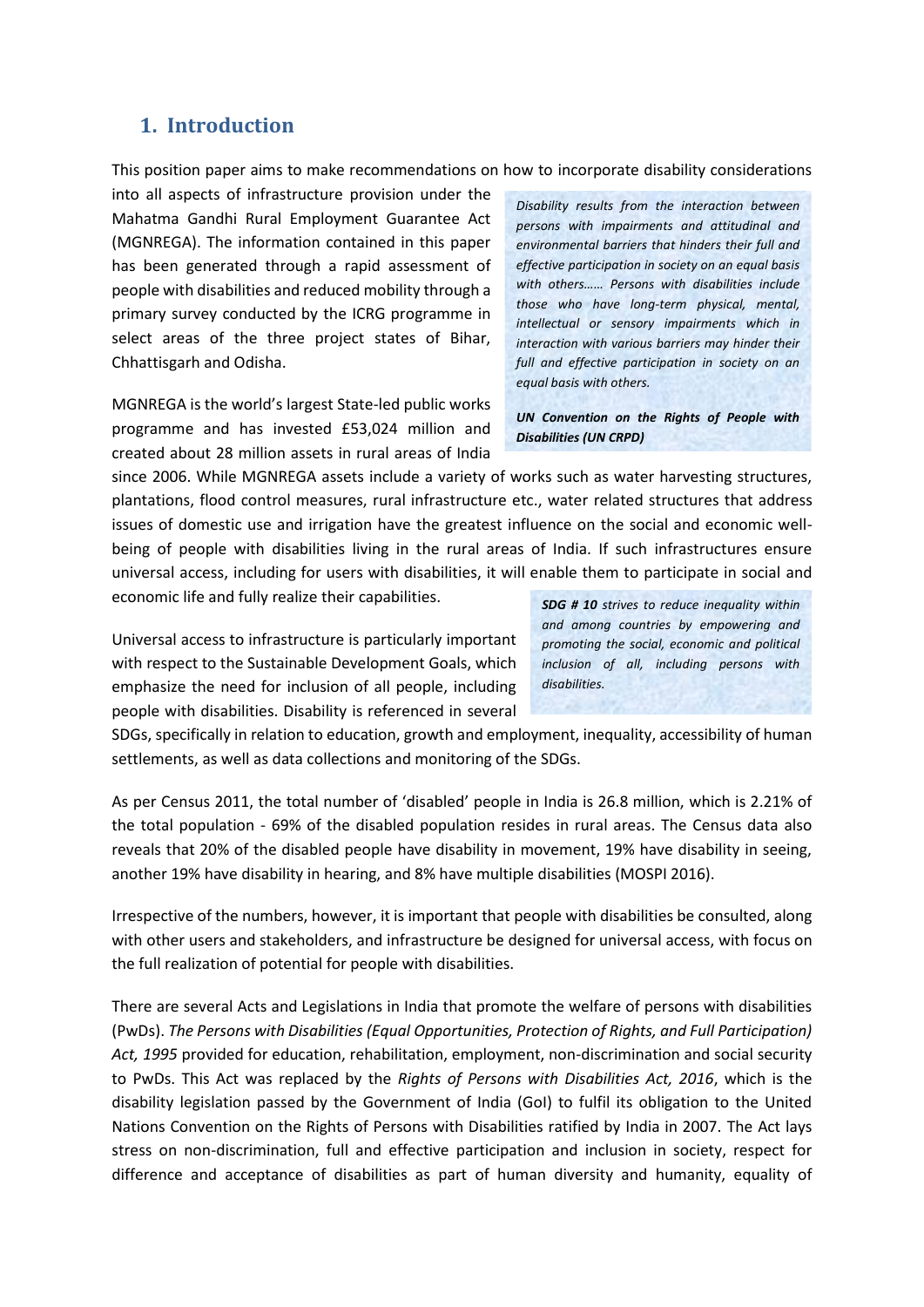opportunity, accessibility, and equality between men and women. The principle reflects a paradigm shift in thinking about disability from a social welfare concern to a human rights issue (Narayan and John, 2017).

In addition, there is a *National Policy Statement, 2006* that recognizes that persons with disabilities are valuable human resource for the country and seeks to create an environment that provides them equal opportunities, protects their rights and full participation in society.

It is, therefore, imperative that all government policies and programs, including MGNREGA are inclusive of people with disabilities and other vulnerable groups that may be marginalized because of traits over which they have little or no control, including caste, gender, income, age, etc.

### <span id="page-3-0"></span>**1.1 Purpose and Intended Users**

Although there are existing guidance documents on integrating measures for PwDs in the infrastructure sector, they are not particularly relevant for the kind of infrastructure that MGNREGA implements. There has been some work done in the water, sanitation and hygiene (WASH) sector, however, it is also recognized in the literature that those studies may not be immediately applicable in rural and peri-urban areas of low-income countries where infrastructure is poor, and resources scarce (Unicef 2016).

Integrating the principle of '*universal design'* in MGNREGA infrastructure, therefore, requires a better understanding of the barriers faced by people with disabilities and their perspectives on appropriate measures so that the infrastructure can be used by people of all ages and abilities without the need for adaptation or specialized design.

This paper is intended primarily for the Ministry of Rural Development (MoRD), the nodal Ministry for MGNREGA. The insights will also be useful for other Ministries and stakeholders that implement water related infrastructure in rural areas. It should be noted, however, that the regulatory, technical and financial feasibility of the recommendations presented here is beyond the scope of the position paper. The goal is to present user insights, which can serve as a basis for an informed dialogue with the MoRD. Some of the recommendations will also be integrated in the design of climate resilient works under  $ICRG<sup>1</sup>$ .

#### <span id="page-3-1"></span>**1.2 Structure**

**.** 

The paper has been structured as follows: Section 2: Rationale for considering disability in MGNREGA infrastructure; Section 3: Methodology; Section 4: Findings and Recommendations; and Section 6: Concluding Remarks.

## <span id="page-3-2"></span>**2. Rationale for Considering Disability in MGNREGA Infrastructure**

With the renewed focus on creating productive and durable infrastructure, more than 5 million assets annually are currently getting built under MGNREGA. At least 65% of all these assets are supposed to be in the natural resource management (NRM) sector, many of which are infrastructure that provides

<sup>&</sup>lt;sup>1</sup> ICRG is a bilateral cooperation project between the UK's Department for International Development and the Ministry of Rural Development (MoRD), Government of India. The program aims at integrating climate change considerations in the planning and design of MGNREGA infrastructure.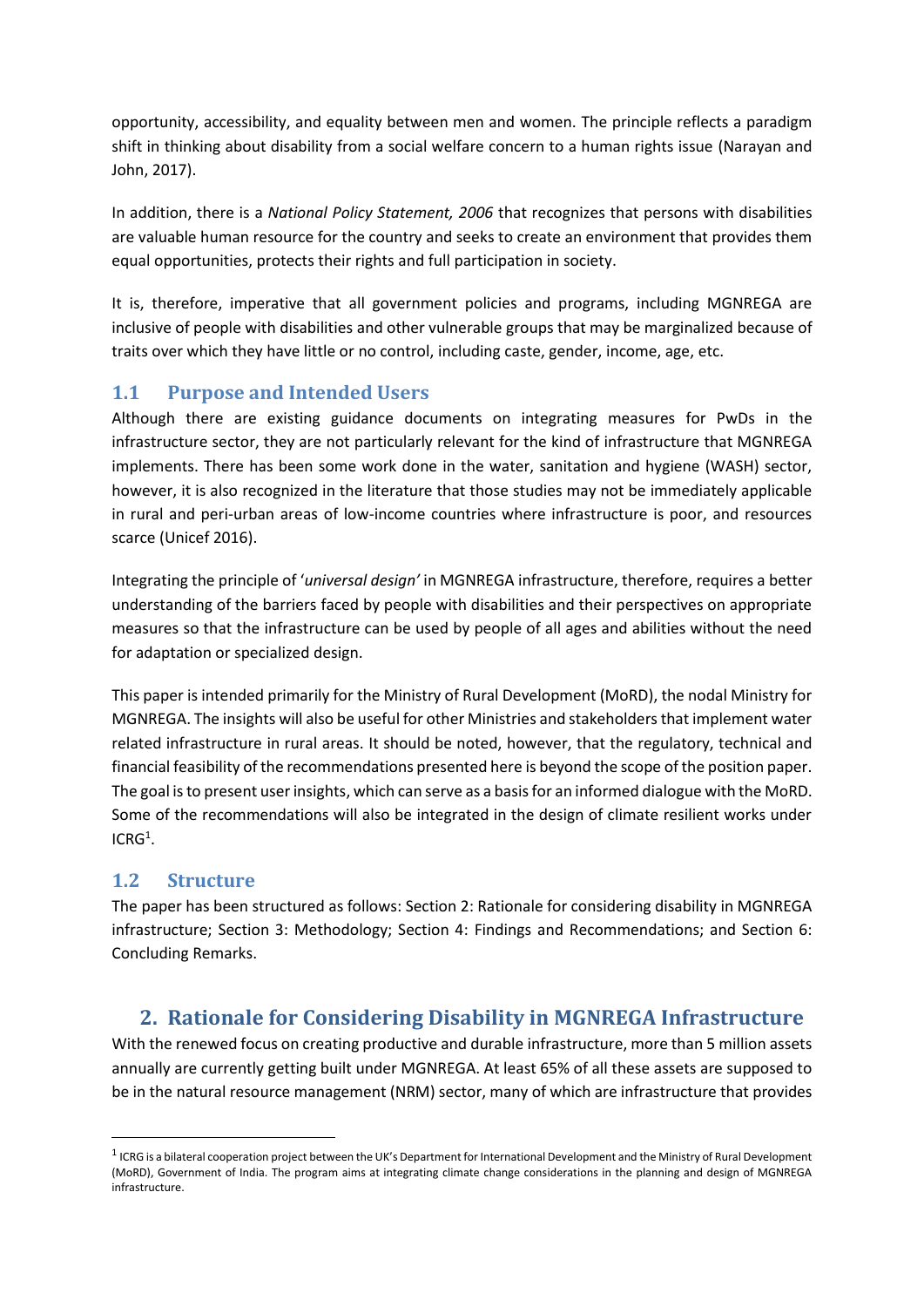water for washing, drinking and irrigation needs of the rural population. Out of the 26.8 million people with disabilities in India, 18.6 million reside in rural areas. As per the Rights of Persons with Disabilities Act, 2016, people with disabilities have the same rights as other people, including the right to water for domestic and productive needs, and it is the responsibility of MGNREGA to ensure that such water infrastructures are accessible to all, including people with disabilities.

MGNREGA contributes to multiple goals under the SDGs. The Ministry of Rural Development (MoRD)

has recently started measuring MGNREGA's contribution to various SDGs, including Goal #1: No poverty, Goal # 5: Gender equality, Goal # 6: Clean water and sanitation, Goal # 8: Decent work and economic growth, Goal # 15: Life on land, and Goal # 16: Peace, justice and strong institutions. The SDGs explicitly include disability and persons with disabilities, so it is



imperative that MGNREGA promotes disability

*Figure 1: MGNREGA and SDGs*

inclusion in the provision of all these goals. Making water harvesting and irrigation structures more accessible for all by applying universal design principles benefits everyone in the community, including people with disability.

Provision of safe, inclusive and accessible infrastructure will ensure that everybody benefits from improved health and productivity outcomes, improves the protection of people with disability, and reduces the workload of families in caregiving tasks. When considering the provision of MGNREGA infrastructure, it is important to look at MGNREGA planning as well. Provision of information on MGNREGA works, location of and facilities at Gram Sabha meetings etc. may not be accessible to people with disability. Information as well as the way it is provided is important to ensure inclusion.

Although this paper has been written in the context of MGNREGA, findings and recommendations from the study will be relevant for similar infrastructure created under other programmes.

### <span id="page-4-0"></span>**3. Methodology**

This paper is based on a rapid assessment of people with disability to understand the barriers they face in accessing water related infrastructure and design modifications to such infrastructure that would improve the accessibility and use of those structures. A primary survey, using a structured questionnaire, was conducted in the States of Bihar, Chhattisgarh and Odisha where the Infrastructure for Climate Resilient Growth program (ICRG) is being implemented.

Because of time and resource constraints, convenience sampling technique was used. One gram panchayat from each of the 103 Blocks in which ICRG is being implemented was chosen and all people with disability in that panchayat were interviewed. These gram panchayats were selected because of the presence of ICRG community mobilizers working in those Panchayats. The list of people with disability in the gram panchayat was obtained from the Panchayat office. For each person with disability that was interviewed, at least one caregiver from the household was also interviewed.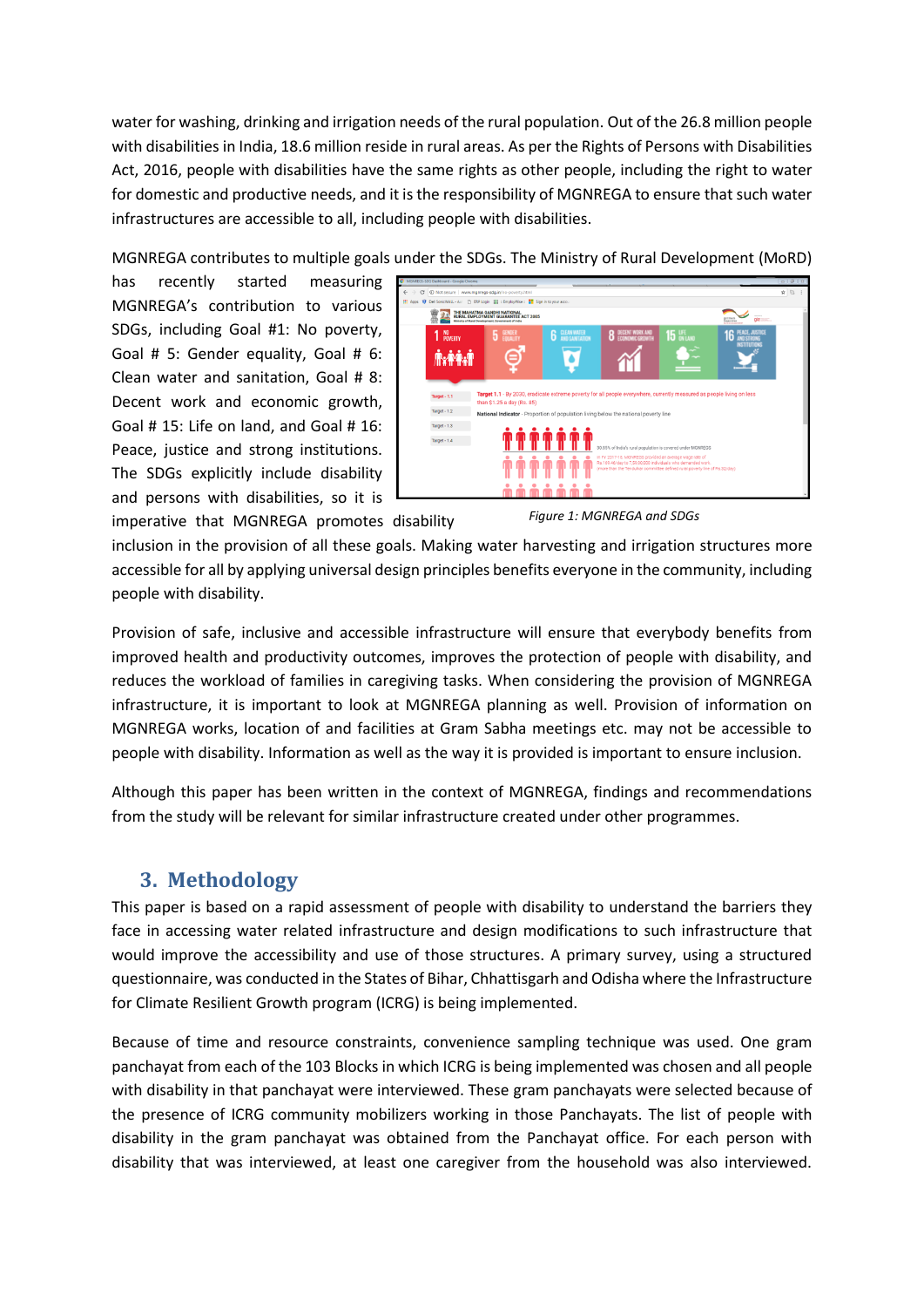Separate questionnaires were designed for people with disability and caregivers. Respondents were asked about two different kinds of infrastructure: (1) Drinking and washing related water structures that include community hand pumps, community ponds and community wells; and (2) Irrigation infrastructure. Except for community hand pumps, these are all MGNREGA structures.

The survey was conducted between July  $1 - 20$ , 2018. ICRG community mobilizers conducted the interviews by visiting each individual respondent household, using a paper-based questionnaire that was manually filled during the interview. Data entry was done later using a pre-designed excel format. Completed questionnaires were collected and sent to the respective ICRG State offices where ICRG researchers cross-checked and validated the data.

The total sample size for the study includes 1838 people with disability and 2135 caregivers.

#### **Definition of Terms**

**Infrastructure** refers to the basic physical and organizational structures and facilities (e.g. buildings, roads, power supplies) needed for the operation of a society or enterprise (OD, 2018).

**MGNREGA Infrastructure/assets** include a variety of permissible works which can be taken up by the gram panchayats. These include water conservation and water harvesting structures such as earthen dams, stop dams, underground dykes, watershed management works such as contour trenches, terracing contour bunds, micro and minor irrigation works such as maintenance and renovation of irrigation canals and drains, plantation works such as afforestation, horticulture, and creating infrastructure for promotion of livestock and fishery.

**Universal Access** provides for ease of independent approach, entry, evacuation, and/or use of services and facilities by all potential users regardless of disability, age or gender with an assurance of individual health, safety and welfare during these activities (International Standards Organization, 2011).

**Universal Design** is for everyone. It is about creating facilities, built environments, products, communications, and services accessible to people of all abilities, and as far as possible, without adaptations. Universal design makes everything usable for as many people as possible from the beginning, so that changes are not required later (vic.gov.au).

### <span id="page-5-0"></span>**4. Findings and Recommendations**

This section presents the findings and recommendations from the survey, in terms of barriers in accessing specific MGNREGA infrastructure and recommendations to make them more inclusive, particularly for people with disability. As has been pointed out earlier, although MGNREGA infrastructure was the focus of the study, the recommendations are relevant for all local infrastructures. Results are presented separately for people with disability and caregivers.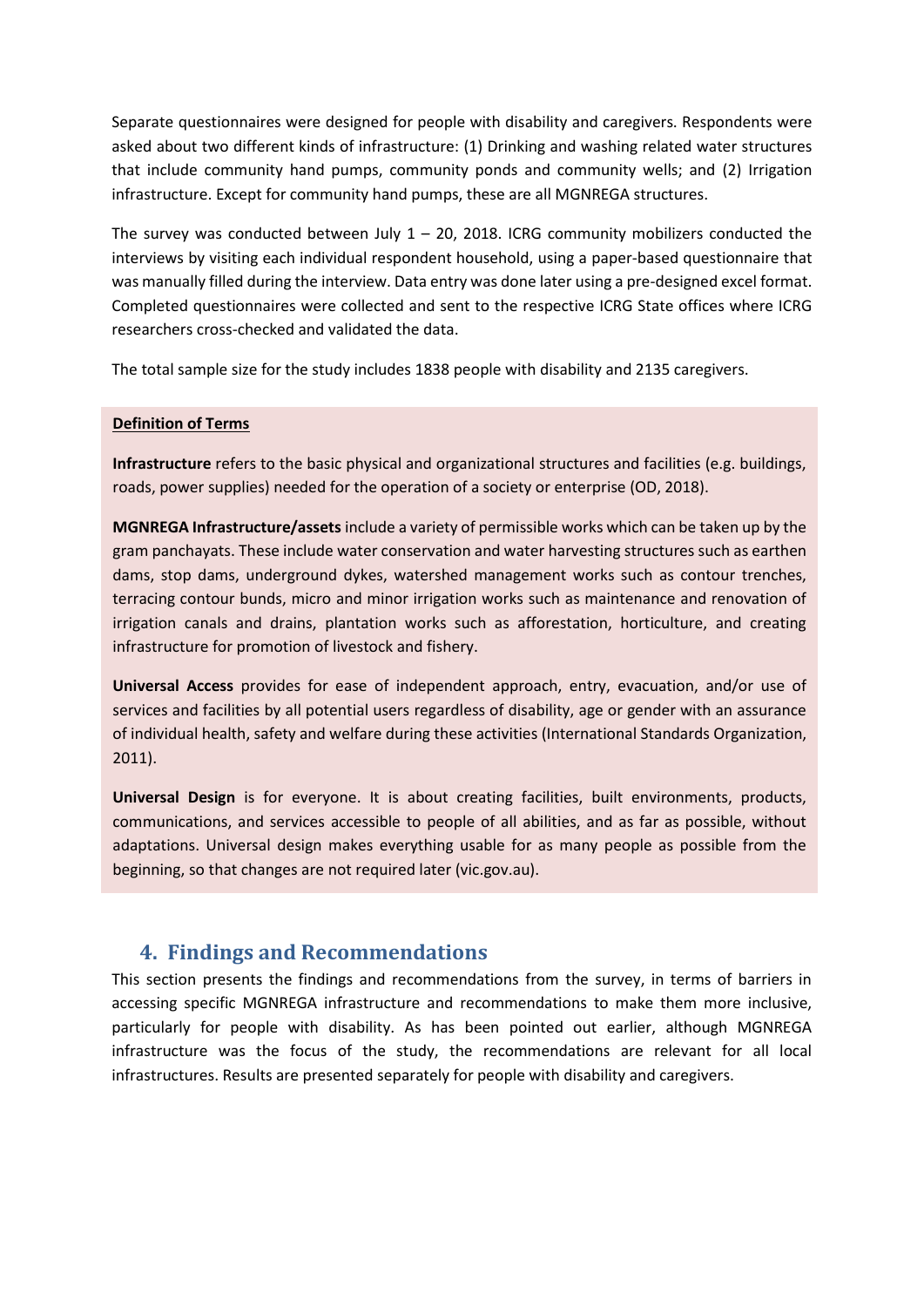#### <span id="page-6-0"></span>**4.1 People with Disability**

#### <span id="page-6-1"></span>**4.1.1 Sample Description**

A total of 1839 people with disability responded to the survey, 34% of whom are female and the remaining 66% are male. Figure 3 provides the percentage distribution of respondents by age group.



Among the different types of disability, mobility represents the highest percentage of people followed by other kinds which include polio and paralysis.

There are a large percentage of respondents (~49%) that are illiterate. Figure 4 shows the distribution of respondents by their educational qualifications.



*Figure 3: Percentage distribution of respondents by* 

*Figure 4: Percentage distribution of respondents by education*

### <span id="page-6-2"></span>**4.1.2 Participating in MGNREGA Planning – Barriers and Recommendations** *Major Barriers*

Respondents receive information on annual planning of MGNREGA works from Panchayat workers, Panchayati Raj Institution (PRI) members, or through announcement by the Panchayat. 28% of the respondent's face difficulty in understanding such information because of their specific disability, whereas another 37% reported not receiving such information on time. Other reasons cited for difficulty in accessing the information include lack of mobility, poor hearing or vision, and lack of interest in participating in the MGNREGA planning process.

MGNREGA follows an extensive planning process for the preparation of the annual labour budget. This includes a series of Gram Sabha meetings where people from the gram panchayat participate and place their demand for works. Majority (52%) of the respondents said that they have problems participating in the Gram Sabha meetings.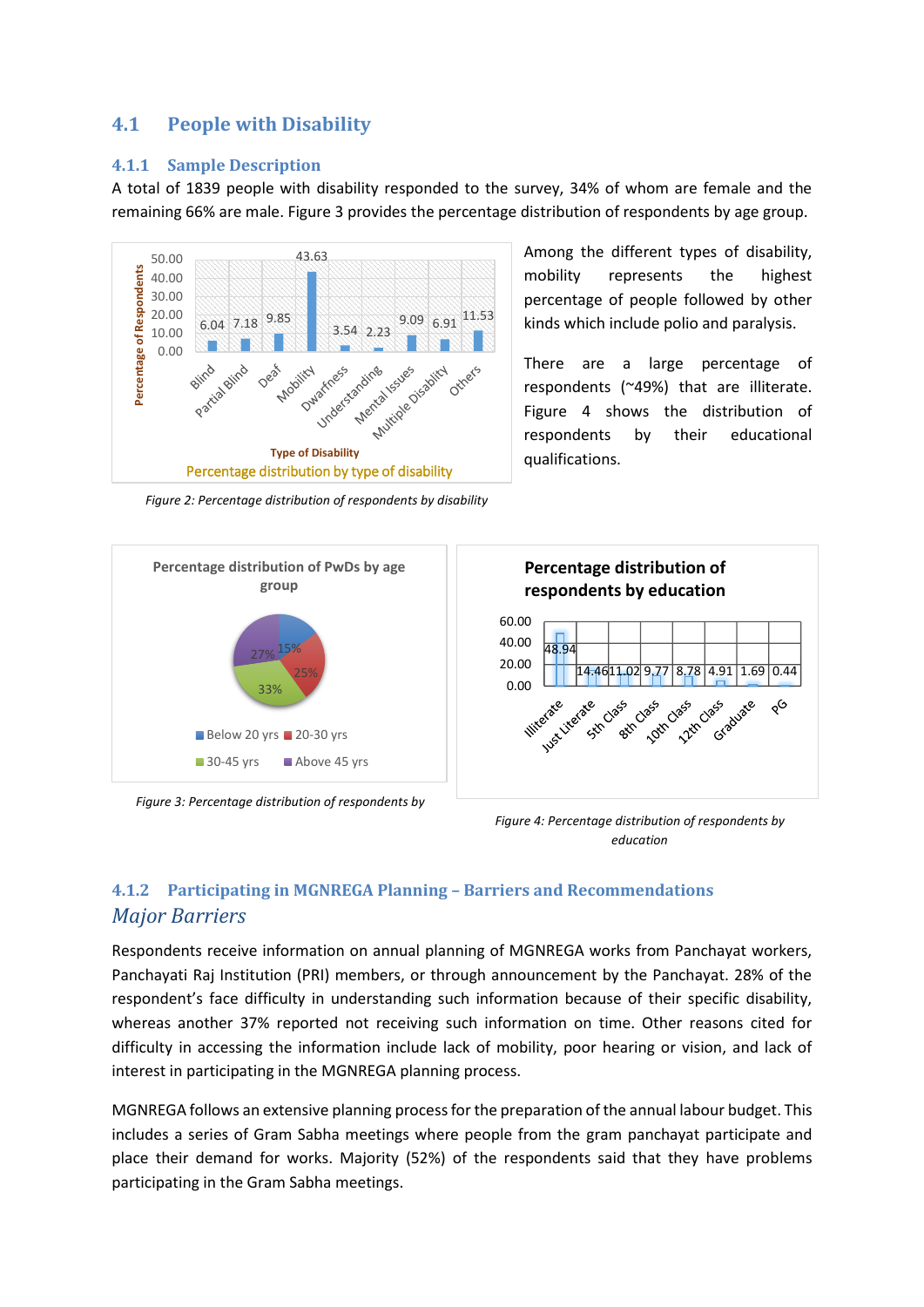Among the ones having problems participating in Gram Sabha meetings, 67.6% reported mobility and 42.5% reported distance as the major problem. The other reasons cited were inadequate seating arrangements at the meeting venue (22%) and lack of landmarks on the way to the meeting venue (14%).

### *Recommendations*

Respondents were asked to suggest ways in which disabled people can participate



#### *Figure 5: Barriers in attending Gram Sabha meetings*

more effectively in MGNREGA planning. Following are the recommendations provided by the respondents:

- Individual notice for Gram Sabha meetings should be provided for PwDs;
- Posters and leaflets at various places as well as announcement through loud speakers should be used to disseminate any information regarding MGNREGA planning;
- Other non-traditional and modern communication mediums such as short drama, videos, films, messages and calls on mobile phones should be used to disseminate information;
- Specific information camps for PwDs should be organized to disseminate information about MGNREGA and other government schemes;
- All MGNREGA information, regarding works, meeting notices etc. should be made available in braille;
- **■** Individual aid devices such as walking stick for people with limited or no vision, hand driven or automatic rickshaws and tricycles, and hearing aid devices should be provided;
- Transport facilities should be arranged for PwDs to attend Gram Sabha meetings;
- MGNREGA should come up with a separate list of activities/works that are 'disability friendly;'
- Special treatment should be given to PwDs at Gram Sabha meetings. This may include separate seating arrangements and chance to speak first in the meeting, so they can leave early in case they choose to;
- PwDs should be represented in Panchayati Raj Institutions and they should be trained on MGNREGA, so they can play a greater role in increasing the participation of PwDs in MGNREGA;
- There should be special volunteers/MGNREGA workers for PwDs.

#### <span id="page-7-0"></span>**4.1.3 Design of MGNREGA Infrastructure – Barriers and Recommendations**

Washing and Drinking Related Infrastructure

#### *Major Barriers to Access*

Typical water sources used for washing needs in rural areas include community ponds, community hand pumps, community wells, farm ponds and individual water sources, whereas typical water sources for drinking needs include community hand pumps, community wells, piped water and individual water sources.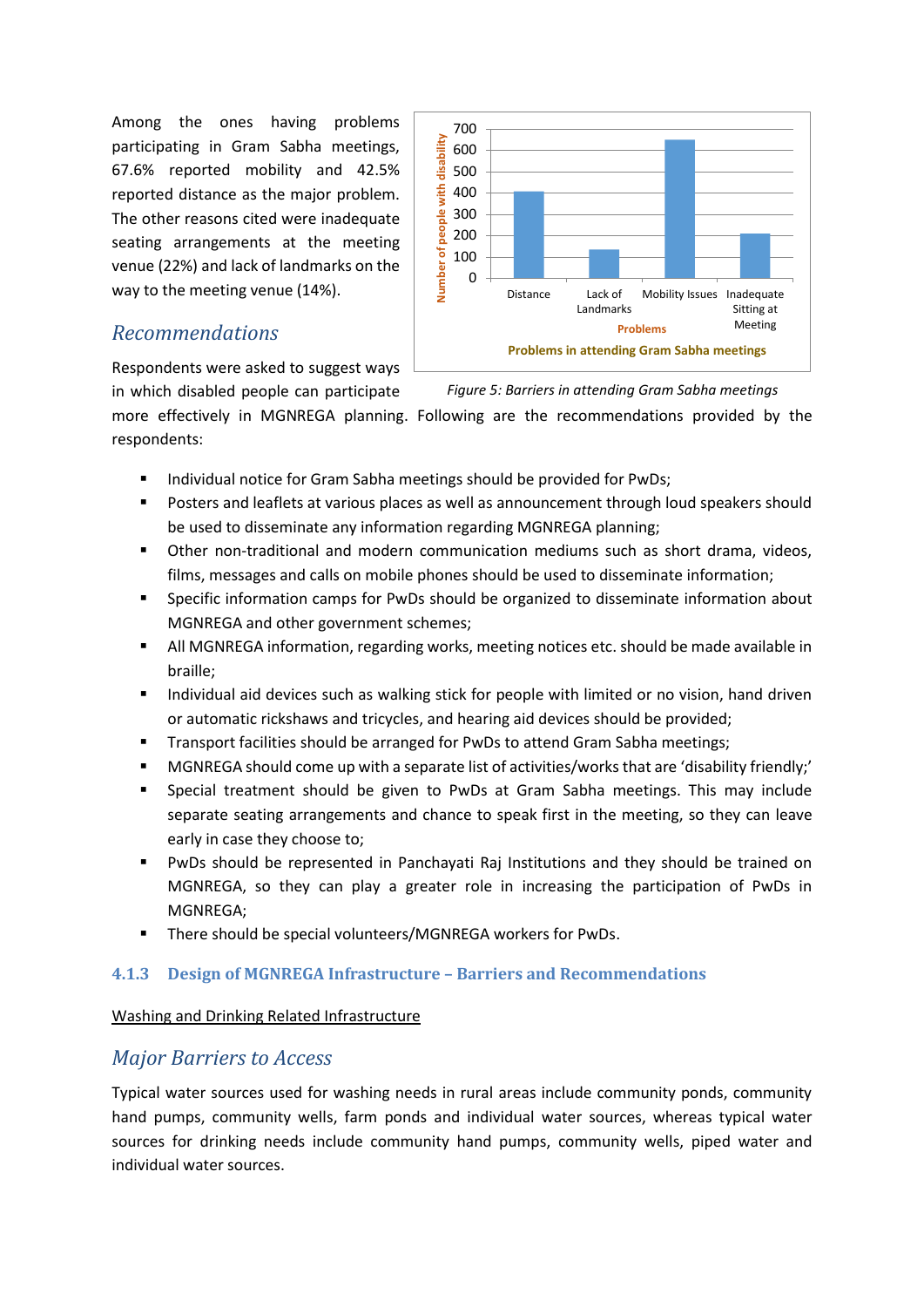Among the respondents that face problems accessing the water sources, 52% reported mobility as the major barrier, whereas 26% mentioned distance to the water source as the major barrier. Bad roads (10%) and other reasons (12%) such as caregiver also being handicapped are the other barriers PwDs face in accessing MGNREGA infrastructure.



*Figure 6: Barriers in accessing washing and drinking* 



*Figure 7: Average distance of households from water source*

### *Recommendations*

Respondents were asked to suggest specific design modifications that will help them access and use the water infrastructure. Following are the recommendations provided by the respondents:

- Piped water should be supplied to the households;
- Bore well along with hand pump should be installed within the residential premises;
- Hand pumps should be low in height and should have long handles. There should be a concrete platform with steps near the hand pump and the hand pump should be easy to use;
- There should be water tanks with taps near the hand pumps;
- Solar pumps should be installed at all water sources to provide tap water;
- Concrete platform with steps should be built around dug wells and bore wells;
- Rope and pulley should be attached to all wells;
- Low rise steps and rails should be constructed for all community ponds;
- **■** Bathrooms for PwDs should be constructed near hand pumps, community wells and community ponds;
- All water structures, including peripheral and access structures should be maintained properly and regularly to ensure they are clean, and not water logged or slippery;
- There should be better and well-maintained access roads to all water structures;
- There should be signs and way markers to all structures;
- Individual aid devices such as walking stick for people with limited or no vision, hand driven or automatic rickshaws and tricycles should be provided.

#### Irrigation Infrastructure

About 28% of the respondents are engaged in farming and are directly linked with irrigation infrastructure for their farms. Irrigation infrastructures under MGNREGA include irrigation canals, minor irrigation works, and community micro irrigation systems.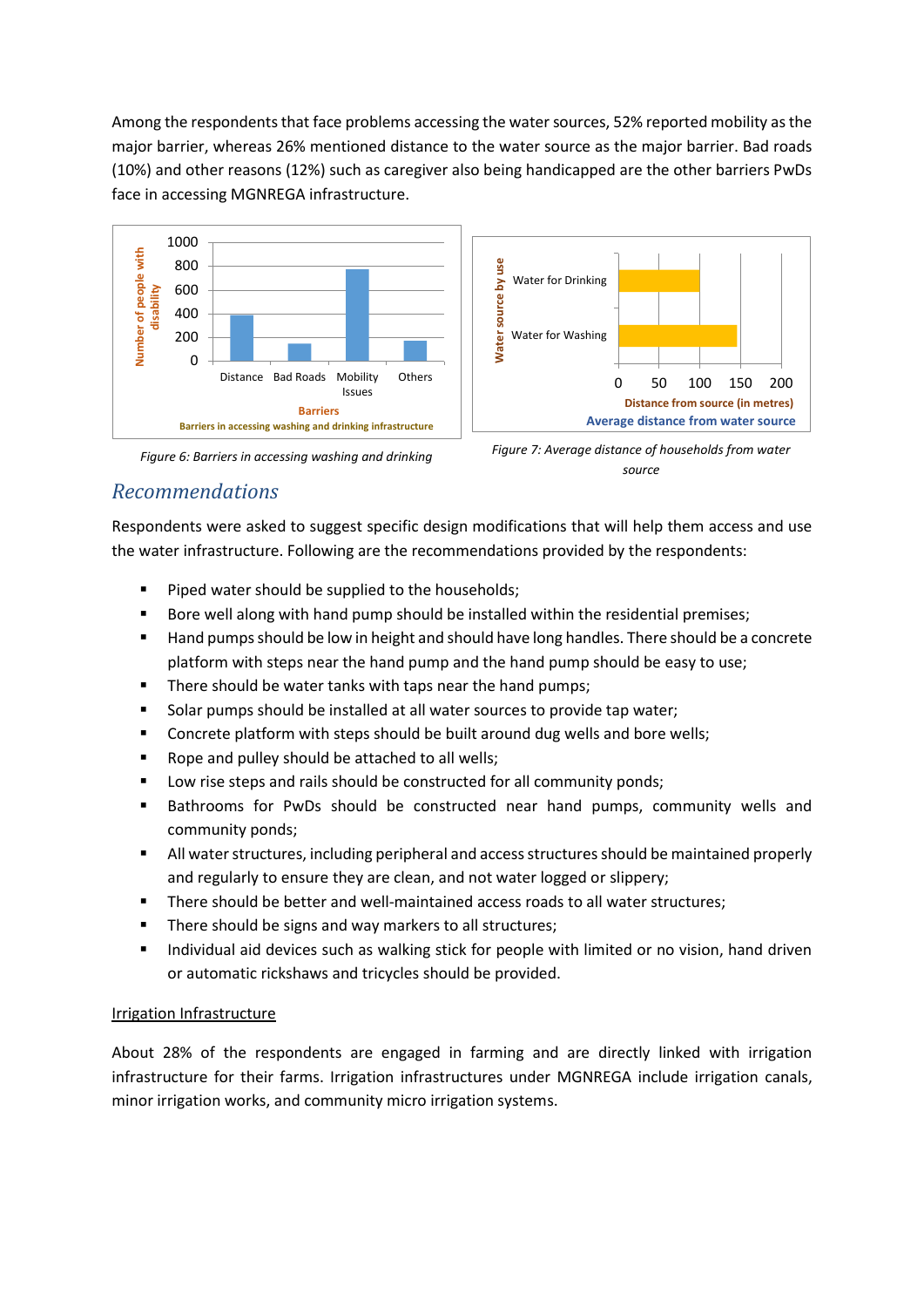### *Major Barriers to Access*

Among the respondents who are engaged with farming and irrigation infrastructure, 57% reported that distance from the irrigation source is a major barrier, whereas about 35% mentioned mobility as a major barrier. Bad roads (20%) and other reasons (3%) are the other barriers faced by PwDs in accessing irrigation infrastructure. The average distance of the irrigation infrastructure from the farm is 692 meters.



*Figure 8: Barriers in accessing irrigation infrastructure*

#### *Recommendations*

Respondents were asked to suggest specific design modifications that would help PwDs better access and use irrigation infrastructure. Following are the recommendations provided by the respondents:

- Water from the irrigation source should be brought right to the farm through canals, pipes or other means such as extension of existing canals and field channels;
- Bore wells should be provided at the farm land;
- **E** Lift irrigation facilities through solar pumps should be provided to bring water to the fields;
- **■** Irrigation source should be near the farm land;
- Individual farm ponds and dug wells should be provided for PwDs.

#### <span id="page-9-0"></span>**4.2 Caregivers of People with Disability**

#### <span id="page-9-1"></span>**4.2.1 Sample Description**

A total of 2137 caregivers of people with disability responded to the survey. 47% of the respondents are female and the remaining 53% are male. Caregivers are typically family members including wife, mother, father, siblings, children and in-laws. Each caregiver on an average spends 170 minutes in a day caring for a family member with disability, especially his/her washing and drinking needs.

#### <span id="page-9-2"></span>**4.2.2 Recommendations for Design of MGNREGA Infrastructure**

Caregivers of people with disability who were part of this survey were asked to suggest specific design modifications for water structures (washing, drinking and irrigation) that would help PwDs better use such structures. Following are the recommendations provided by the respondents:

- Piped water should be provided to households with PwDs;
- Hand pump and bore wells should be constructed either inside the house or water source should be very close to the house;
- Rope and pulley should be attached to wells;
- **E** There should be a concrete platform with steps near all wells and hand pumps;
- There should be special bathrooms and washrooms near water sources for PwDs;
- There should be steps with railing for all community ponds;
- Solar pumps should be used to deliver water from different sources right to the houses;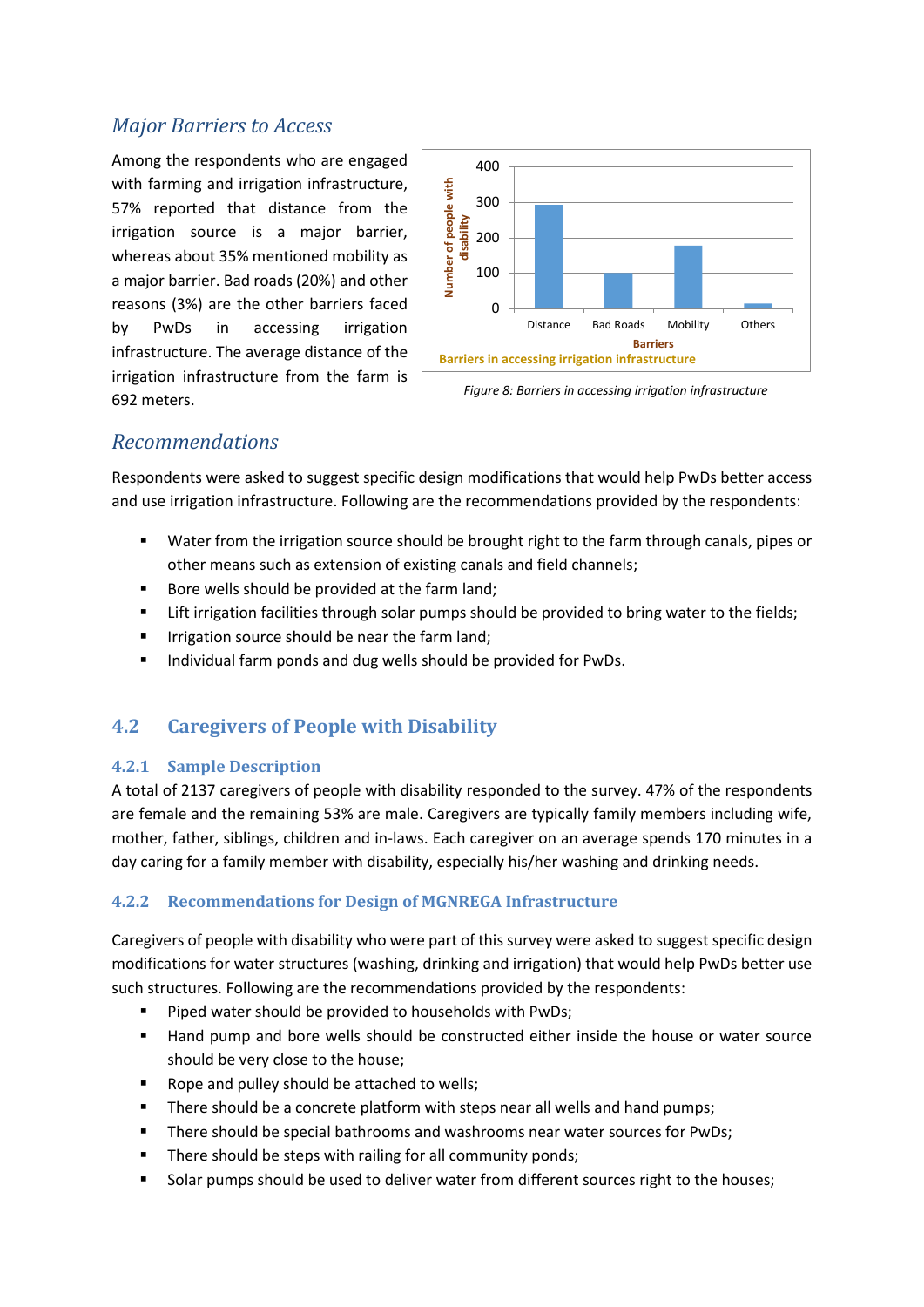■ There should be better approach roads to all water structures.

## **5. Concluding Remarks**

More than 5 million new infrastructures are built under MGNREGA every year. In addition, most of these are earthwork that requires maintenance and renovation. There is, therefore, a huge opportunity for mainstreaming disability considerations within MGNREGA infrastructure.

If such infrastructures remain inaccessible in any aspect, it can exclude certain individuals and groups and therefore, result in loss of productivity, welfare and ultimately degrading the quality of life and human rights. While this is true for all users, it creates a formidable barrier for people with disability.

It is not just people with disability that get affected, there is a much larger population whose welfare gets constrained because of their commitments to people with disability. In this study, for example, caregivers spend 170 minutes on an average per day on washing and drinking needs of PwDs. Integrating disability concerns in MGNREGA infrastructure will promote independence and increase in welfare for both PwDs as well as their caregivers.

This study provides some useful recommendations, based on user insights, on ways to mainstream disability within MGNREGA infrastructure, particularly water infrastructure for washing, drinking and irrigation needs. It is important to consider the entire MGNREGA cycle, including planning and design of infrastructure, while incorporating principles of universal design. Some of the recommendations on design modification of infrastructure will require further research on specific dimensions of the structures, suitable construction material etc. Relative costs and feasibility of different options, in terms of legal, regulatory and technical feasibility vis-à-vis MGNREGA will also need to be considered. Such analysis is beyond the scope of this position paper.

It is also important to note that in many cases technology solutions such as use of solar pumps may provide a more efficient way of ensuring universal access, and it is not necessary that design modifications follow a path that has been successful in other countries and contexts. Users of MGNREGA infrastructure live in rural areas and may not always possess the latest information on cutting edge technology and it is imperative that such information be shared with them.

Although this study has been done specifically for MGNREGA infrastructure, understanding of some of the barriers and recommendations will be useful for similar rural infrastructure constructed under various government and non-government programmes.